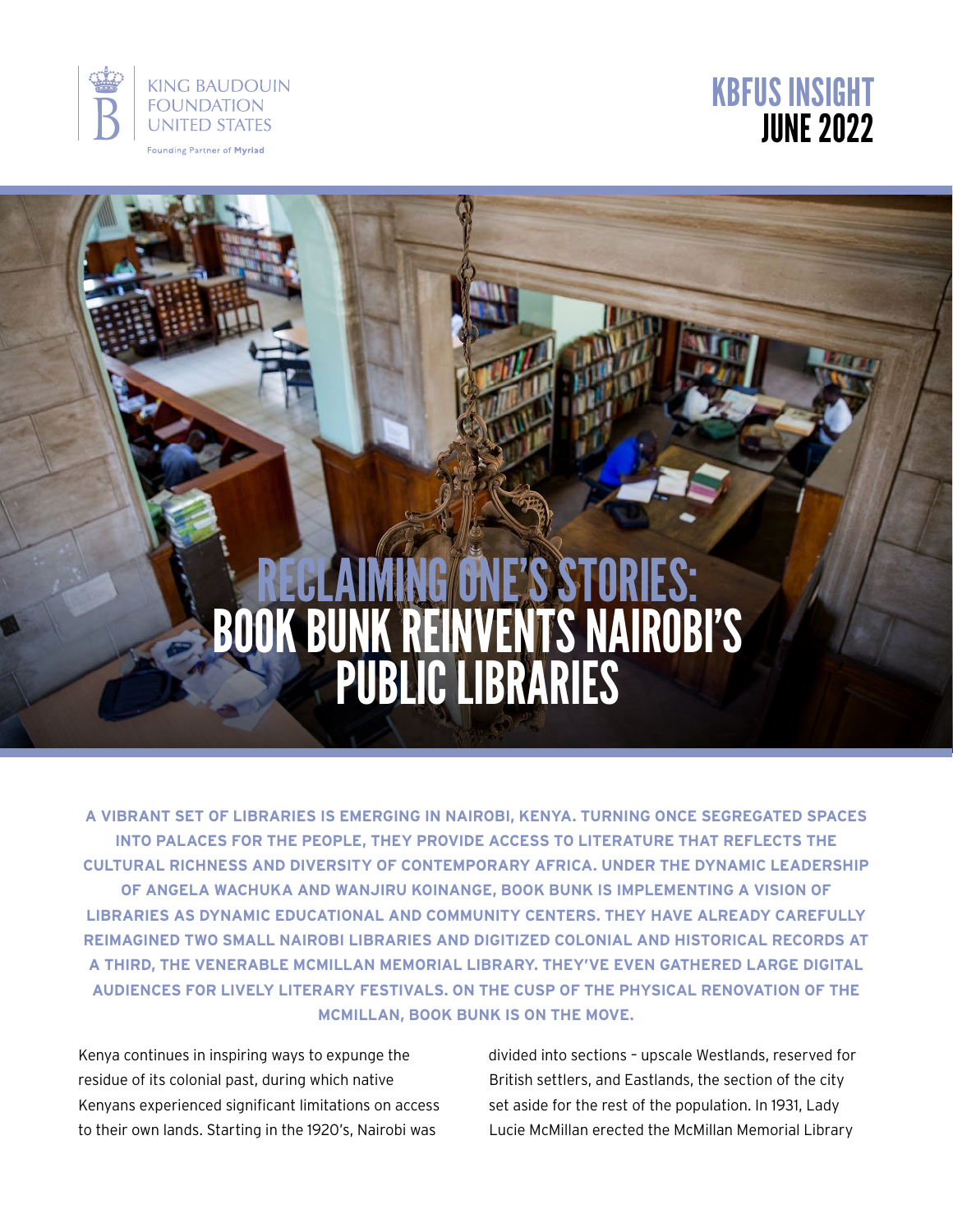



**NBO LITFEST PRESENTED BY BOOK BUN**<br>7TH - 9TH OCTOBER 202

IN CONVERSATION: **PALACES FOR THE PEOPLE:** ERIC KLINENBERG & WANGUI KIMARI. **MODERATED BY SYOKAU MUTONGA** 

in Westlands, as a tribute to her late, American born husband. The library's style was fitting for the British Empire, both architecturally and in terms of collections. As a consolation for the magnificent McMillan being available only to colonial residents, several smaller libraries emerged in Eastlands - although not until 1962, in the lead up to Kenya's independence.

#### **A Time Capsule**

Having outgrown smaller venues like Nairobi's bars and restaurants for their literary festivals, publisher Angela Wachuka and writer Wanjiru Koinange set out on a scouting mission in 2012, which took them to the McMillan Memorial Library. Entering the building, the future founders of Book Bunk discovered a space that had scarcely changed since it was opened in 1931. "It felt like we had stepped into a time capsule. Somehow the rest of Nairobi had grown and changed dynamically, but the library had remained much like it was during the time of British colonial rule," describes Ms. Wachuka.

#### **The Empire Gives Back**

The moment would echo in their minds until Ms. Koinange received a commission from Commonwealth Writers - the cultural initiative of the Commonwealth Foundation - which inspires and connects writers and storytellers across the world. Wanjiru Koinange decided to study Nairobi's McMillan Library and started interviewing everyone involved, from librarians to community members.

"We learned that the McMillan originally had four satellites and that two still remained in Eastlands, the only section of Nairobi where 'Black Africans' could live and work under imperial rule."

#### **Time for a Change**

Empowered with the body of interviews, Ms. Wachuka and Ms. Koinange launched the Book Bunk Trust, a social impact enterprise. It was time for Nairobi's libraries to serve their communities - not just with book collections reflecting the literary vibrancy of the African continent, but also as true centers for the community.

"In October 2017, we approached the local authorities with our data and asked how we could partner. It was an unusual request, but by April 2018, we had an agreement," explains Ms. Wachuka, a 2019-2020 Obama Foundation Leader: Africa.

#### **Palaces for the People**

With their municipal authorization in hand, Book Bunk started interviewing Eastlands residents and library users about their vision for the libraries. In their minds, public libraries should be more than just repositories – they should act as sites of knowledge, shared experiences, cultural leadership and information exchange.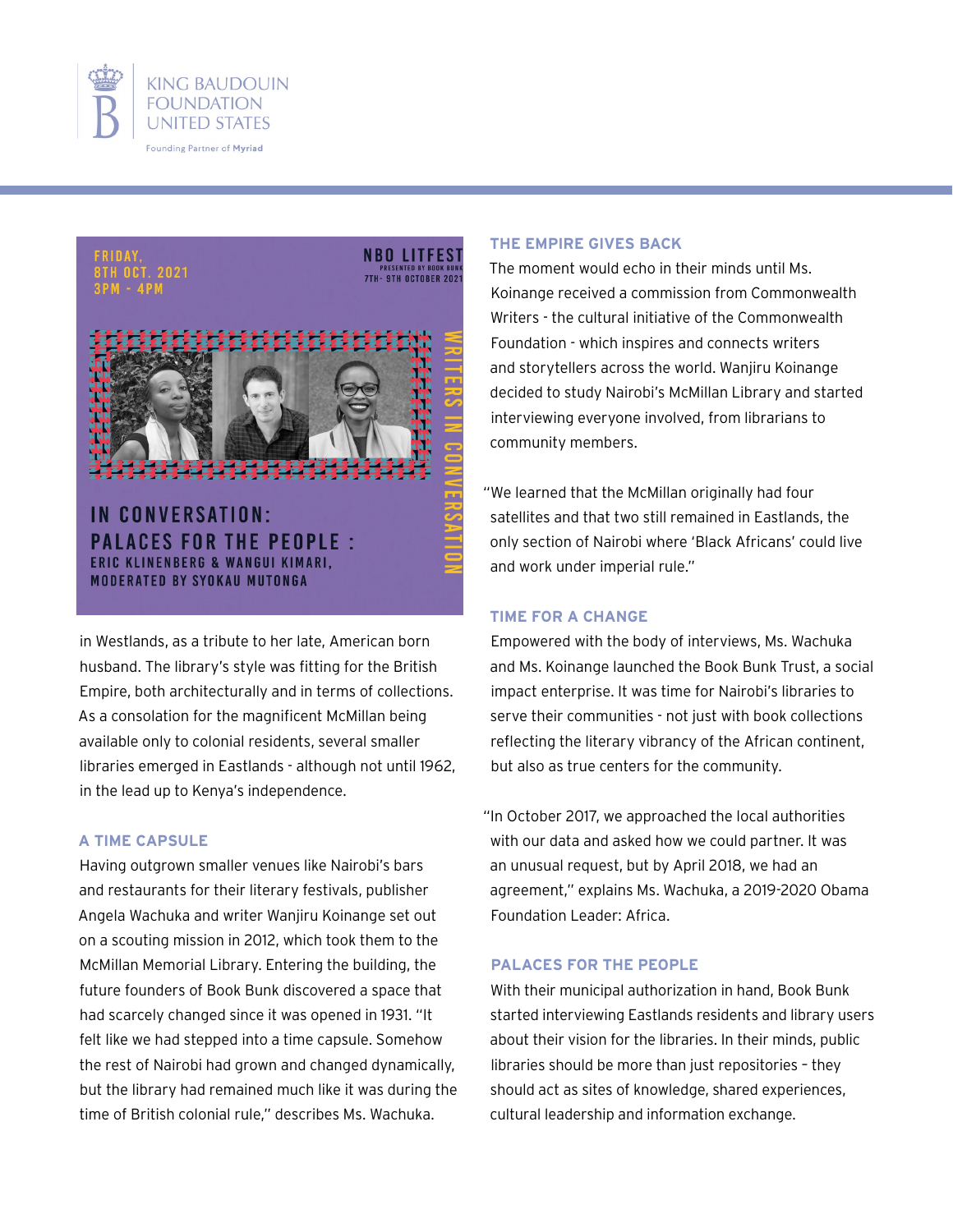Book Bunk continues the tradition of literary festivals which brought its founders together. In their 2021 festival called "Writing African Cities," New York University's Eric Klinenberg, author of Palaces for the People, and Kenyan social scientist Dr. Wangui Kimari, discussed the politics of exclusion and the role of public spaces. Throughout the festival, the significant role which libraries play in inspiring communities and developing new talent was highlighted.

**"giving through them has allowed me to increase my donations to Book Bunk, a wonderful library restoration effort in Kenya." Brooks Washington**

"Book Bunk is now part of the economic ecology of the community. We create employment opportunities. We hire qualified individuals and invite them to join our team, and whenever we can, we take the time to train local community members into positions," recounts Ms. Wachuka.



#### **A Living Encyclopedia**

With the pandemic shutdowns in 2020 and 2021, Book Bunk worked full speed ahead to complete the physical renovation of the first two libraries. In the same period, they received the authorization to take over the management of the "Mothership," the venerable McMillan, discovering that its collections were in complete disarray. "In nine months, with an army of 30 student interns, we turned a Dewey decimal card catalog into a digital catalog of 140,000 books," explains Ms. Wachuka.

"We found unique historical records sitting in mold in the basement, so we began a process of creating a digitized archive for over 50,000 items. With these now online, Book Bunk has recently launched a project crowd-sourcing comments from Kenyans who wish to share their impressions about these colonial documents. These will then be added to the platform. In fact, we are creating a sort of living encyclopedia about our collective past," Ms. Wachuka explains with the joyful smile of a leader who sees the impact of her vision.

#### **90 Year Salute**

In October 2021, Book Bunk celebrated the 90th anniversary of the McMillan Library with the launching of its inaugural NBO Litfest - a free virtual festival anchored in Nairobi's public libraries and featuring stories and ideas emerging from Nairobi and other regional spaces.

"The event put a spotlight on what a public library can and should be - a space for art, for culture, and for knowledge production. We want to challenge the idea of libraries as quiet spaces. Book Bunk aims to bring libraries alive," says Ms. Wachuka.